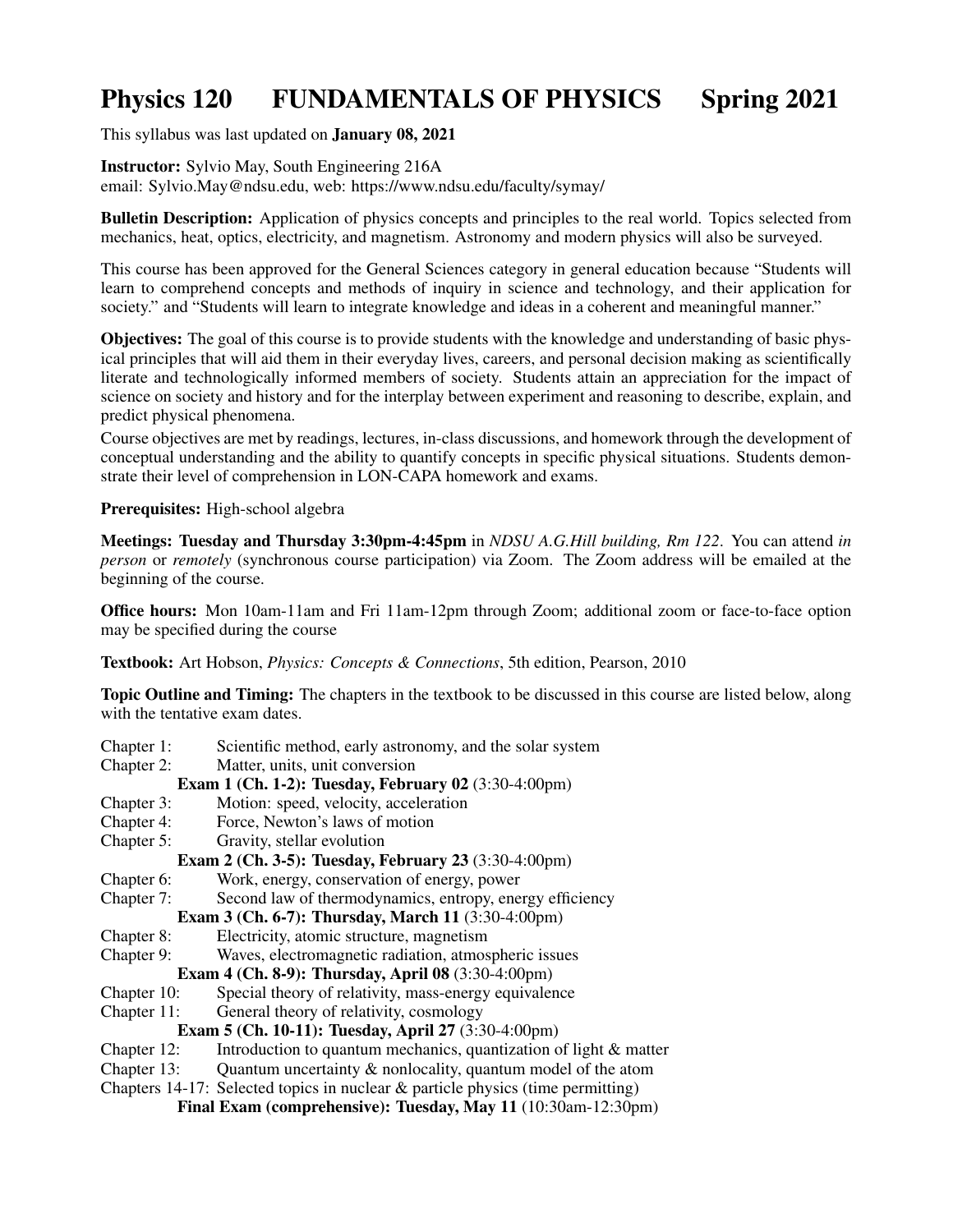Format: This is a Hyflex class. The instructor plans to be physically present in the classroom. Course material will be discussed in class, with the option for students to attend in person or remotely. Class meetings will be recorded and made available through Lon-Capa. The in-class activities involve some traditional lecture plus discussions with a focus on critical thinking and problem solving. Paper flash cards may be distributed and used. Students are encouraged to engage in in-class discussions and ask questions at any time during or after class. Class announcements will be made though email.

How to succeed: Attending class (in person or remotely), reviewing lecture notes, reading the textbook, taking part in class activities and discussions, and completing homework problems are keys to success. Each student is encouraged to contact the instructor with any concerns, questions, and suggestions. If desired, review sessions will be held prior to exams.

LON-CAPA: This course does not use Blackboard. Instead, the LON-CAPA course management system will be used to post homework, lecture notes, grades, and other information. LON-CAPA can be accessed by selecting the appropriate server at http://www.ndsu.edu/physics/lon\_capa/. Your username is everything to the left of the @ in your NDSU email address (use all lowercase letters). For example, if your email address is Sheldon.Cooper.2@ndsu.edu, then your LON-CAPA username is sheldon.cooper.2. Initially you create your own password by following the link "Forgot Password". For help using LON-CAPA contact your instructor or laboratory technician Paul Omernik (SE110, Paul.Omernik@ndsu.edu, 231-7047). Technology concerns other than Lon-Capa can be addressed to IT Help Desk; Email: ndsu.helpdesk@ndsu.edu, Call: 701-231-8685 (option 1)

Homework: 6 homework problem sets, each containing a number of problems as specified in the table below, will be assigned via the LON-CAPA online system. The total number of available problems is 150.

| set#           | coverage       | assigned | due      | recommended $#$ of $#$ of problems |           |
|----------------|----------------|----------|----------|------------------------------------|-----------|
|                |                |          |          | problems to be solved              | available |
|                | chapters 1-2   | Jan $12$ | Feb 03   | 20                                 | 25        |
| 2              | chapters 3-5   | Jan $12$ | Feb 24   | 15                                 | 25        |
| 3              | chapters 6-7   | Jan $12$ | March 12 | 20                                 | 23        |
| $\overline{4}$ | chapters 8-9   | Jan $12$ | April 09 | 15                                 | 27        |
| 5              | chapters 10-11 | Jan $12$ | April 28 | 15                                 | 27        |
| 6              | chapters 12-13 | Jan $12$ | May $10$ | 15                                 | 23        |

Each correctly solved problem earns 1 point. For problems with multiple parts each part earns 1 point. To get full credit, 100 points must be earned. The solved problems can come from any of the chapters and can be solved as long as the problems are available (until the due date). You may work together on homework sets, but simply copying another's answers is neither recommended nor beneficial. No late homework will be accepted.

Exams: 6 exams (including the final) will be administered. For each exam (including the final), 10 questions need to be solved within 30 minutes. Each exam covers the material as specified on the preceding page. Each correctly solved problem earns 2 points. The lowest-scoring exam will be dropped. The other 5 exams will count towards the final score. The maximal number of available points from the exams is thus 100.

All exams are "open notes". Notes include the textbook and all course material in Lon-Capa. Using computers to access notes is permitted during an exam. Communicating with others and making use of external help (especially tutoring services) is not permitted. Exams can be taken from any location, including the classroom. Students bring a device (computer, laptop, even a cell phone may work) that allows them to access and answer the exam questions through Lon-Capa during exam time. Scantrons will not be used. No makeup exams will be scheduled.

Grading: Grading will be based on LON-CAPA homework score (max. 100 points) and 5 exams (max. 100 points). From the actual number of points and the maximal number  $(100 + 100 = 200$  points) the percentage will be calculated and used to grade according to: 88.0% -100% A, 77.0% - 88.0% B, 66.0% - 77.0% C, 55.0% - 66.0% D, 0% - 55.0% F. Expressed in points, this corresponds to: 176 - 200 A, 154 - 175 B, 132 - 153 C, 110 - 131 D, 0 - 109 F. The instructor reserves the right to lower the grade cutoffs in response to class performance, but they will not be raised.